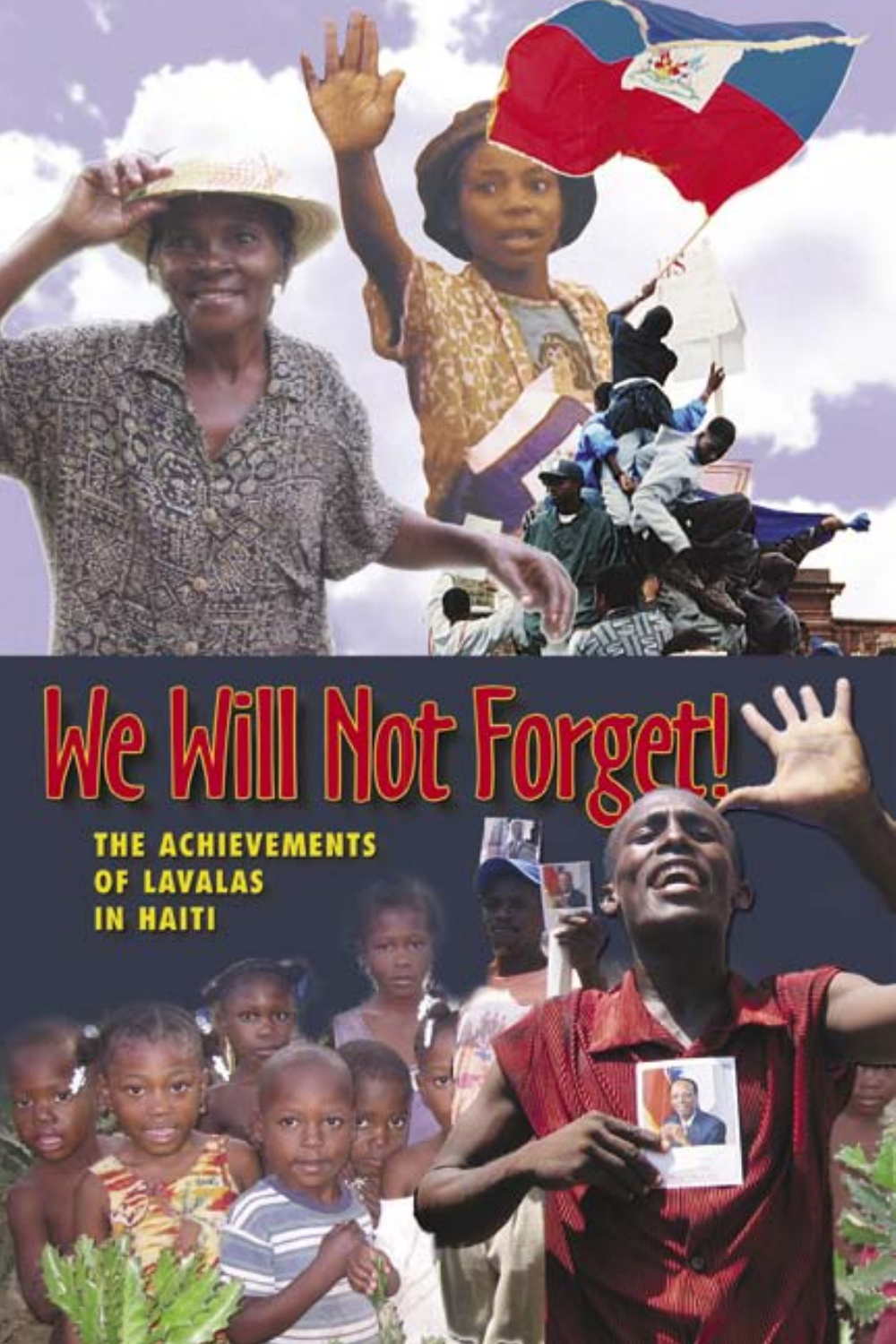# **Rezistans**

Lyrics by Serge Madhere, Recorded by Sò Anne with Koral La

They have made us know the way to jail Shut us in their concentration camps But we have not lost sight of our goal We are a people of resistance Slavery, occupation, nothing has broken us We have slipped through every trap We are a people of resistance



Translated from kreyol

© 2003 Annette Auguste (Sò Anne)

Sò Anne is a Lavalas organizer imprisoned by the occupation government since May 17, 2004. She is one of more than 1,000 political prisoners who have been arrested since the coup. The vast majority have not been charged or tried.

For more information about the campaign to free Sò Anne and all Haitian political prisoners, visit www.haitiaction.net.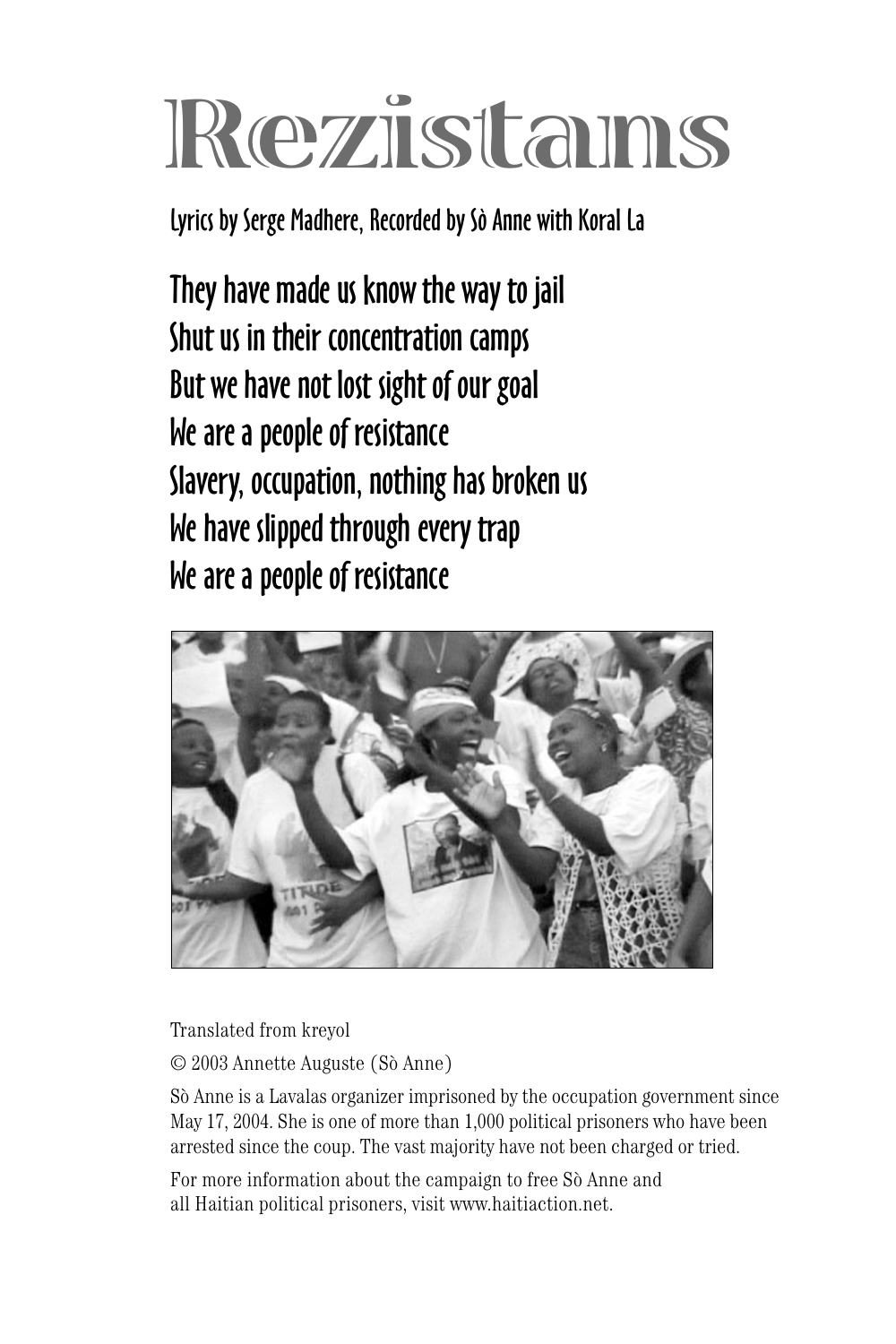## **We Will Not Forget THE ACHIEVEMENTS OF LAVALAS IN HAITI**

In February 29, 2004, the constitutional government of Haiti was overthrown, bringing Haiti's ten-year experience with democracy to a brutal end. Orchestrated by the United States, France and Canada, the coup forced Presid bringing Haiti's ten-year experience with democracy to a brutal end. Orchestrated by the United States, France and Canada, the coup forced President Jean-Bertrand Aristide into exile and removed thousands of elected officials from office.

A year after the coup, the Haitian people continue to demand the restoration of democracy. On September 30, 2004, tens of thousands of Haitians took to the streets of Port-au-Prince. Braving police gunfire, threats of arrests and beatings, they marched while holding up their five fingers, signifying their determination that Aristide complete his five-year term.

On December 1, 2004, while then-Secretary of State Colin Powell visited Haiti to express support for the coup regime, Haitian police massacred dozens of prisoners in the National Penitentiary who had staged a protest over prison conditions. Despite this repression, more than

10,000 demonstrators marched through the streets of Cap-Haitien on December 16, 2004, calling for the release of all political prisoners and the return of their elected president. On February 7, 2005, thousands more once again demonstrated in Port-au-Prince and other cities, raising the same demands.

Why are Haitians so insistent on Aristide's return? Why have they been so resolute in their opposition to the coup and the subsequent U.S./U.N. occupation? Answering these questions requires a close look at what actually occurred during the years of democratic rule in Haiti.

has been the truth about President Aris- that Aristide complete his five-year term of office. tide and the Fanmi Lavalas party. (Lava-



One of the first casualties of the coup Demonstrators hold up five fingers, signifying their determination

las means "flash flood" in Creole. It is the name of the massive popular movement that swept Aristide into the presidency in 1991.) Media sources worldwide have spread disinformation promoted by the U.S. State Department, claiming that the Aristide administration violated human rights, was rife with corruption and participated in drug trafficking. None of these assertions are based on fact. In addition, the media claim that the international community poured large amounts of aid into Haiti over the past ten years. Even with this aid, it is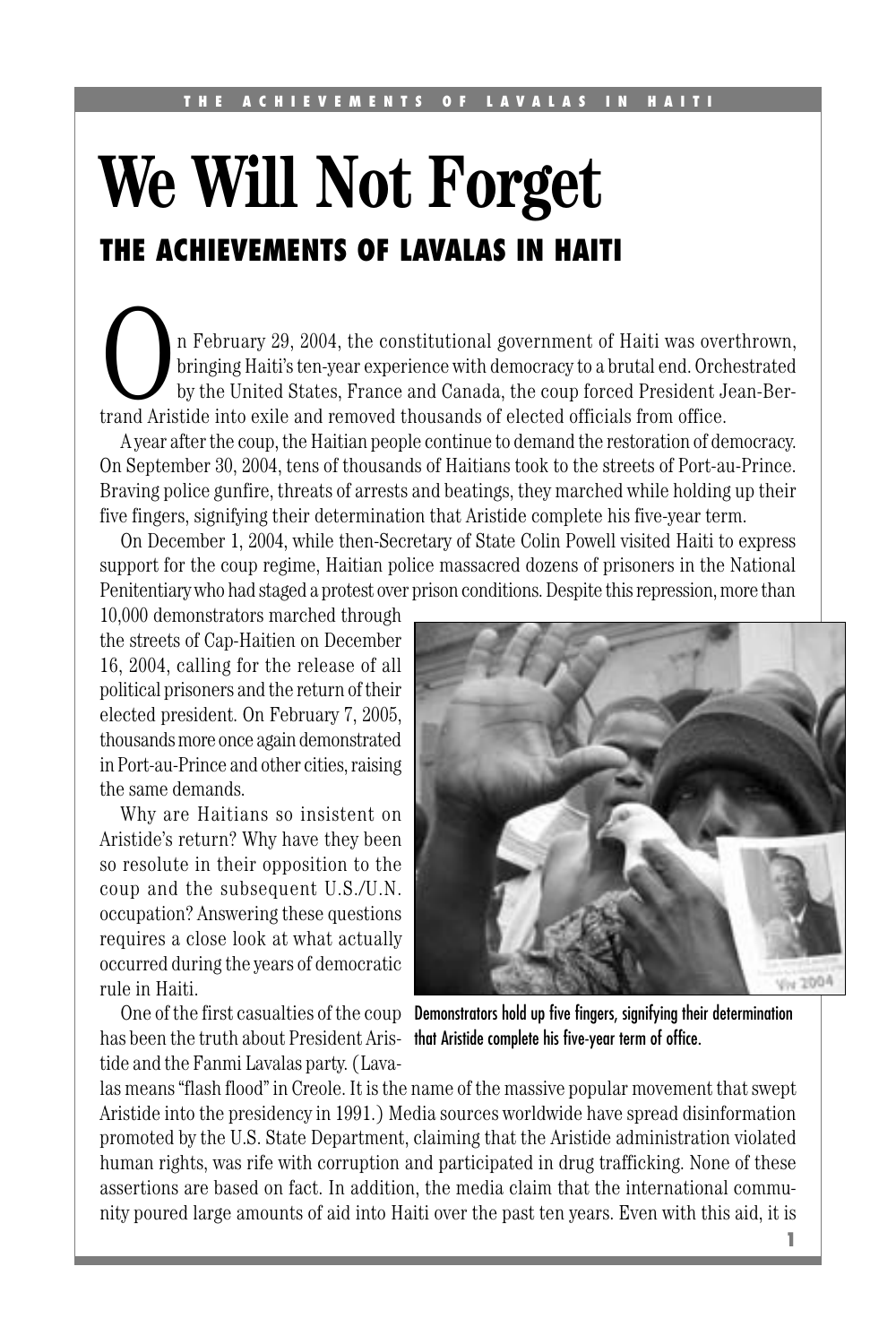alleged, Haiti remained poor due to bad government, corruption, or just an innate inability of Haitians to govern themselves.

Yet the truth is quite different. Pledges of massive international aid notwithstanding, Haiti received very little support over the past ten years. In 1994, the international community appeared poised to assist Haiti's democratically elected government. Less than a



Massive pro-Aristide demonstration in January 2004.

year later, when Aristide refused to move forward with a plan to privatize state-owned enterprises, the United States blocked its aid package. Then in May 2000, after Lavalas won a sweeping majority in Parliament, US and European aid and loans to Haiti were again cut off. And at the end of 2000, when Aristide was overwhelmingly reelected, the US government engineered an unprecedented international aid embargo against the poorest country in the hemisphere.

In 2001, the Inter-American Development Bank acknowledged that the

major factor behind the economic stagnation in Haiti was not inflation, nor government spending; rather it was the withholding of foreign grants and assistance.

Despite this embargo and a U.S.-led campaign of harassment, paramilitary terror and orchestrated political opposition, President Aristide and the Lavalas movement established a foundation for progressive change in Haiti. Substantial gains made in health care, education, economic justice and human rights during Aristide's administration were, however, rarely reported outside of Haiti.

Although the accomplishments of the Lavalas governments were not acknowledged in the foreign press, they were visible in the most populous neighborhoods of Haiti and in the most far-flung rural areas. People saw a high school constructed in their neighborhood, and a bus that took their children to school for the first time. They felt the presence of a Cuban doctor in a community where there had been no medical care, and they witnessed a literacy center filled with new readers each afternoon. They felt their own strength and their own power.

A few days before the February 2004 coup, a foreign journalist asked a market woman in Cité Soleil (the largest and poorest neighborhood in Port-au-Prince) what she thought of the political situation in Haiti. She responded: "If it wasn't for Aristide you wouldn't be asking me for my opinion."

What follows is a brief summary highlighting some of the most important Lavalas achievements. Each was a step towards breaking down the rigid caste structure that has marginalized Haiti's poor, keeping them unseen and unheard. Each accomplishment moved Haiti towards the full participation of its poor majority in the life of the nation. The February 29 coup was aimed at reversing this process. Aristide was overthrown not because he failed to change Haiti, but precisely because profound transformation was at hand.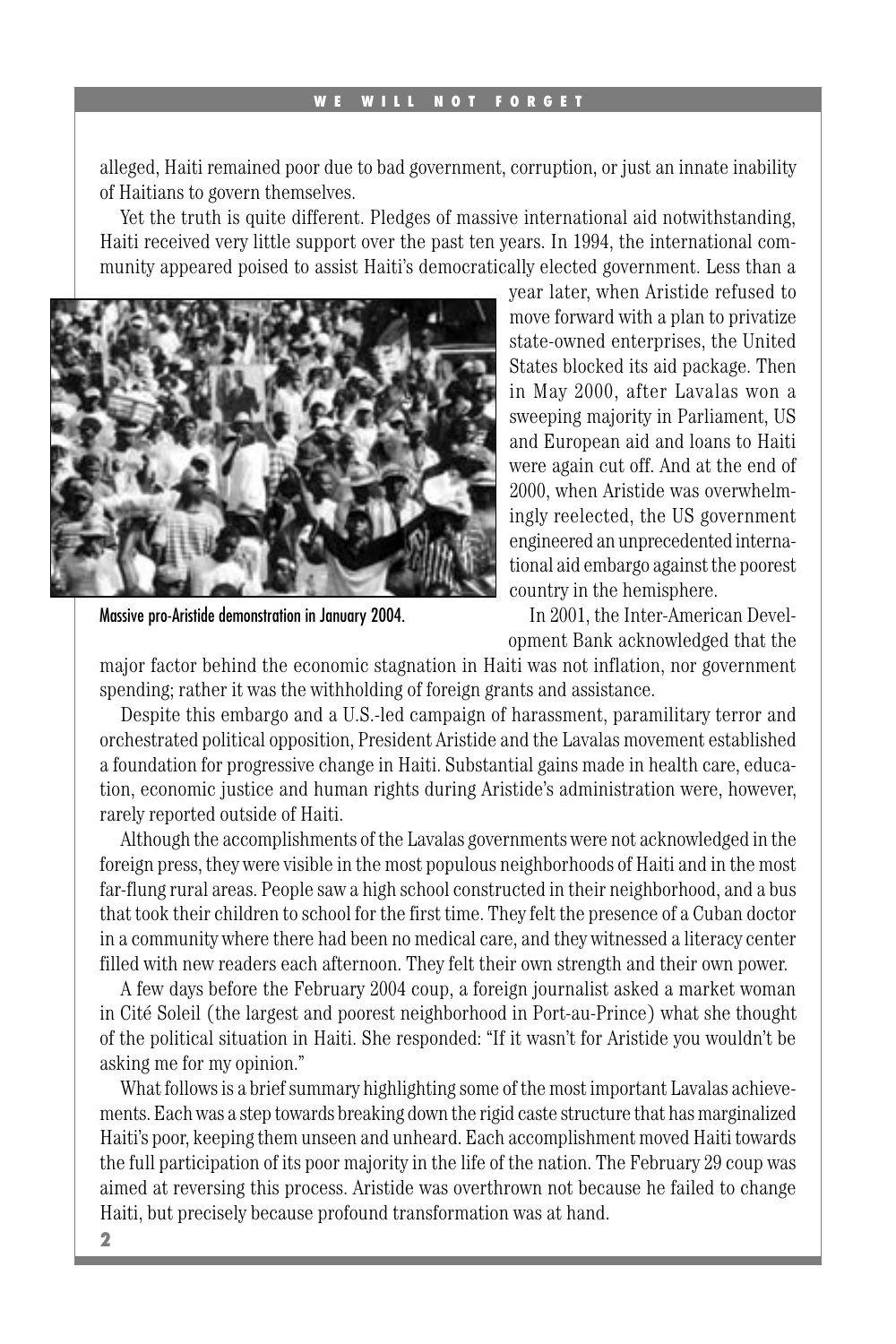### Lavalas Achievements

#### **EDUCATION/LITERACY**

■ Under the Aristide government, Haiti—for the first time in its history—began implementing a Universal Schooling Program aimed at giving every child an education. In 2001,

> Aristide mandated that 20% of the national budget be dedicated to education. From 2001–2004, school enrollment rates rose from 67.8% to 72%.

■ Under Lavalas administrations, more schools were built in Haiti between 1994–2000 than between 1804–1994. Lavalas built 195 new primary schools and 104 new public high schools, including a brandnew high school in Cité Soleil. Many of these schools were built in rural areas where no schools existed previously.

EKOT Logo of the National Literacy Campaign

■ Despite this construction effort, there are still not nearly enough public schools for all of Haiti's children. The Lavalas government provided hundreds of thousands of scholarships for children to attend private schools.

- The Lavalas government granted a 70% government subsidy for schoolbooks and uniforms. School lunch programs expanded to serve 700,000 hot meals a day and Haiti's first school bus program began.
- In the summer of 2001, the Haitian government launched a national literacy campaign. The Secretary of State for Literacy printed two million literacy manuals, and trained thousands of college and high school students as literacy workers. Working with church

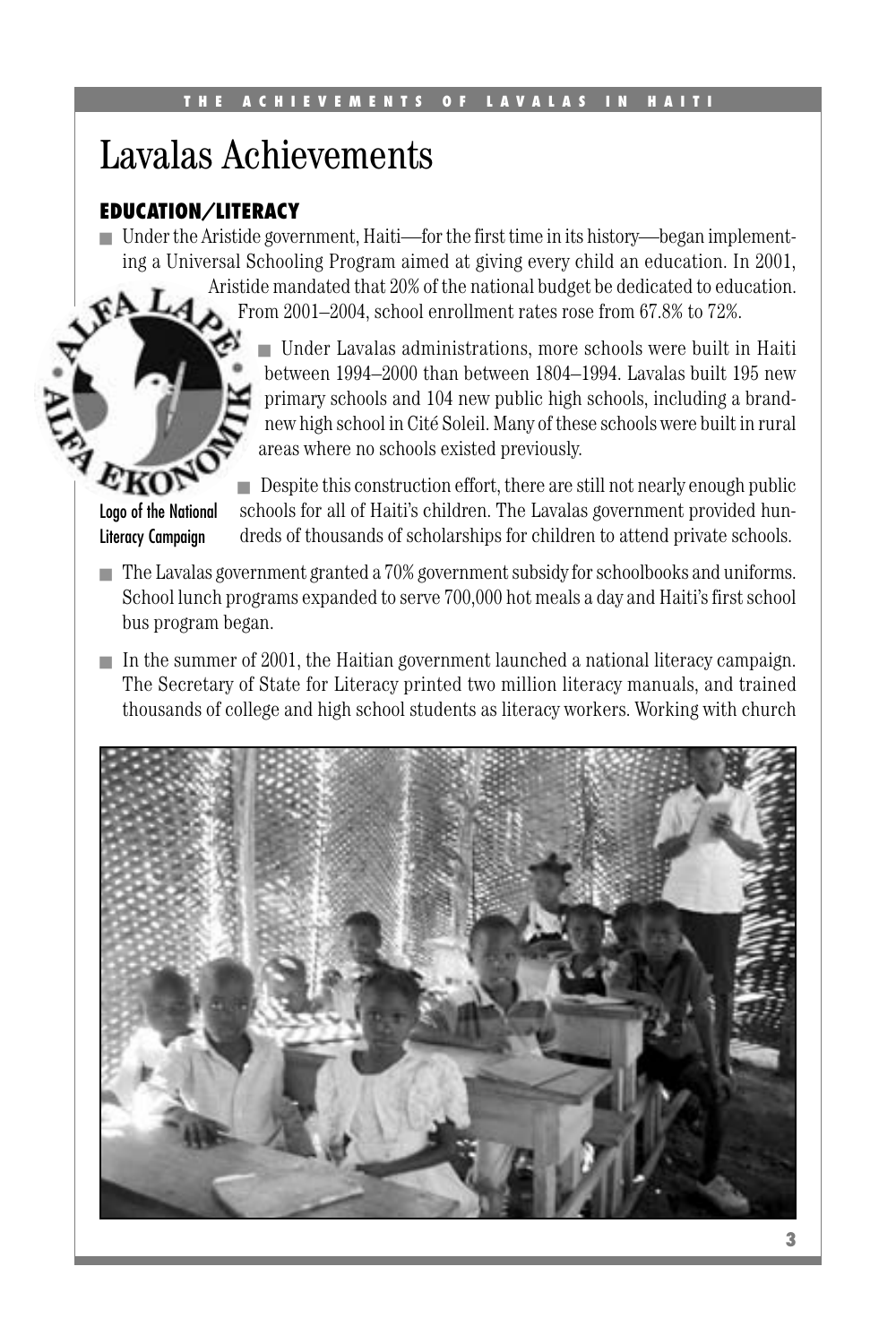and Voudou groups, popular organizations and thousands of women's groups across the country, the government opened 20,000 adult literacy centers. Many of these centers were *resto-alphas*, combining a literacy center and a community kitchen to provide low-cost meals to communities in need. Between 2001–2003, this program taught 100,000 people to read. The majority of these were women who had no previous access to education. Over the last seven years, these literacy campaigns reduced the illiteracy rate from 85% to 55%.

#### **HEALTH CARE**

- The Aristide government devoted a greater percentage of the national budget (13.7% for 2001–2006) to health care than had any previous government in Haitian history.
- The Aristide administration inaugurated a cutting-edge AIDS treatment and prevention program, which was lauded by international experts. The program was spearheaded by First Lady Mildred Aristide and included twenty new testing centers, an AIDS vaccine trial, and anti-retroviral treatment for some patients. Haiti's government worked in col-

laboration with non-governmental organizations, including Partners in Health in Haiti's central plateau. A caravan of artists and speakers traveled throughout the country promoting AIDS prevention. Between 2000–2003, the prevalence of HIV dropped from 6.1% to 5% and the mother-to-child HIV transmission rate decreased from 30% to 9%.

■ In a bilateral Haitian-Cuban project, 800 Cuban health care workers came to Haiti to work in rural areas. With government support, an additional 325 Haitian medical students went to Cuba for medical training. In return, they committed to work in public health on their return to Haiti.

■ President Aristide created a new medical school in Tabarre, which provided free medical education to 247 students from all

> parts of the country, each of whom committed to serve in their own community upon completion of their education. A school for nursing had been slated to open in fall of 2004. After the coup the U.S. and Brazilian militaries appropriated the land and building. The school remains closed.

> > ■ Lavalas governments renovated and constructed 40 health clinics, hospitals and dispensaries. In 2002, the School of Midwifery was renovated, as were the maternity wards of eight public hospitals. A second state hospital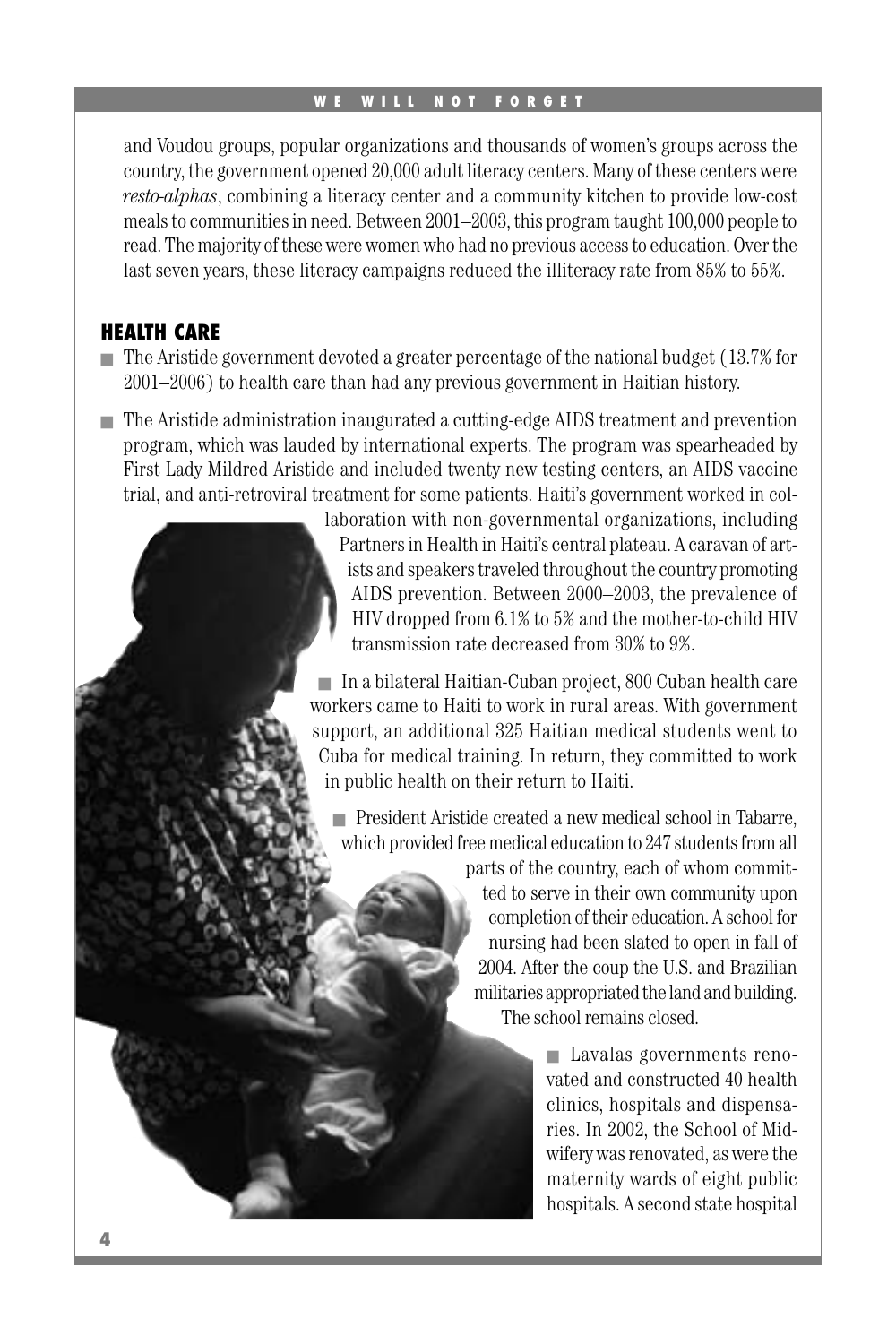in Port-au-Prince was inaugurated on February  $6, 2004$ . On February 7, the first babies were already being delivered there.

■ In a country with fewer than 2000 doctors for a population of 8.5 million, the striking increase in health workers and improvements in facilities led to significant improvement in health care. Under the Lavalas administrations, infant mortality declined from 125 deaths per 1000 to 110. The percentage of underweight newborns dropped from 28% to 19%.

#### **ECONOMIC JUSTICE**

- Upon Aristide's return to Haiti in 1994, the U.S. called for him to privatize the telephone company, electrical company, airport, port, three banks, a cement factory and a flourmill. Despite this pressure, Lavalas governments sold only the flourmill and the cement plant.
- President Aristide was preparing to raise the minimum wage in September of 1991 at the time of the first coup. Upon his return to Haiti he raised the minimum wage in 1995. On February 7, 2003, he doubled the minimum wage from 36 to 70 gourdes a day. This wage hike affected more than 20,000 people who work in Port-au-Prince assembly factories, most of which are owned and operated by the Haitian elite.
- An extensive land reform program distributed 2.47 acres of land to each of 1,500 peasant families in the fertile Artibonite River Valley. After the 2004 coup, absentee landlords,



Peligre Lake was restocked with fish.

backed by the coup government, returned to reclaim their control over this land.

- The government provided tools, credit, technical assistance, fertilizers and heavy equipment to farmers. Repairs to irrigation systems brought water to the lands of 7,000 farmers in the Artibonite Valley. Rice yields rose from 2.7 tons per hectare to between 3–5.5 tons.
- The government reintroduced the Creole pig to Haiti, distributing tens of thousands of pigs to Haitian farmers. (In the 1980s, USAID exterminated Haiti's Creole pig population on the pretext that the pigs were sick and would spread African Swine fever to North America. The monetary loss to Haitian farmers, the vast majority of whom were never compensated, was placed at \$600 million.)
- The Aristide administration launched an aggressive campaign to collect unpaid tax and utility bills owed to the government by the wealthy elite. It publicized the names of rich business owners who had failed to pay their taxes. This generated new revenues, which were applied towards health care and education. The campaign earned Aristide the enmity of the elite, who had gone for years without paying taxes.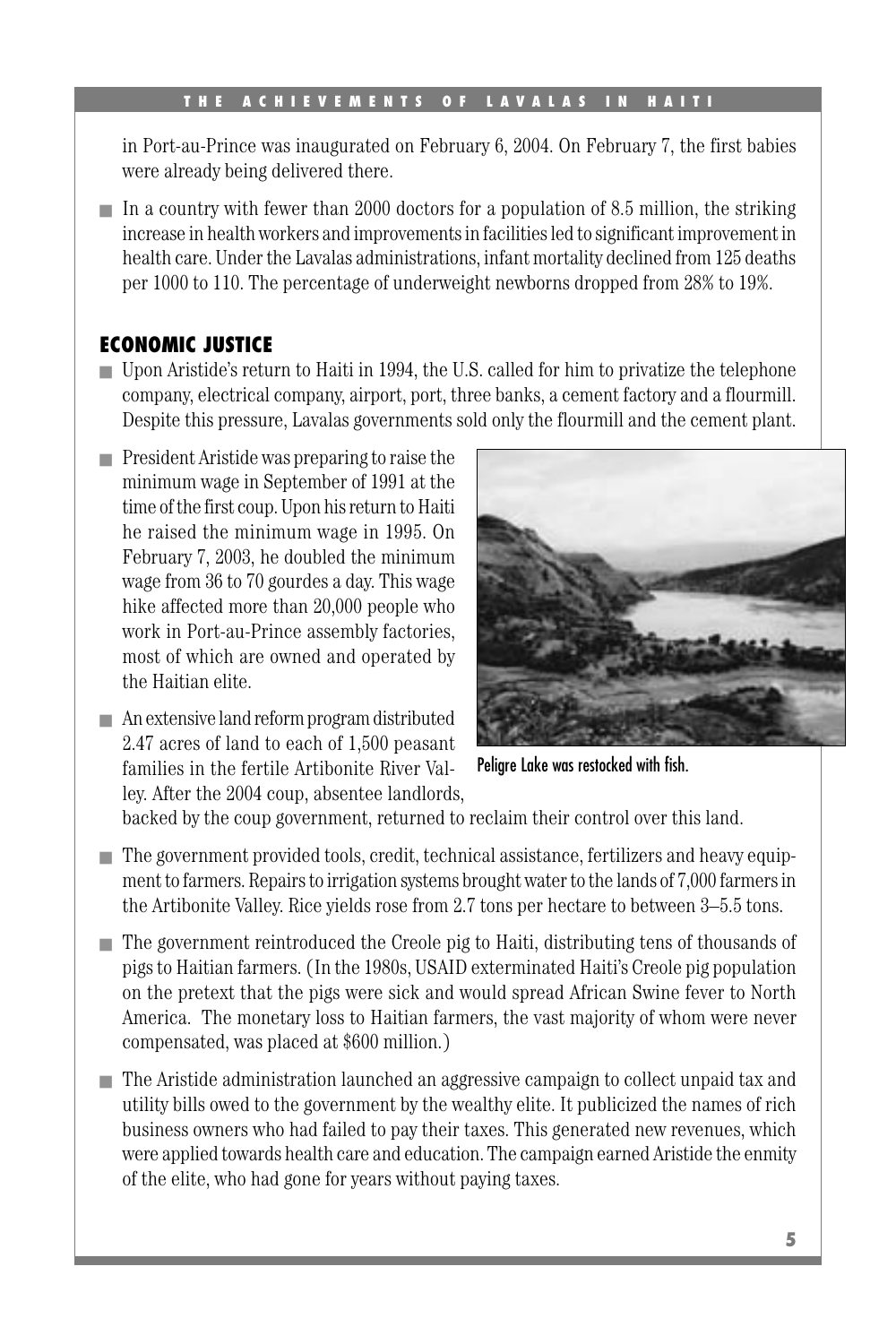- The government repaired and reopened the state-owned sugar mill in Dabonne, which had been closed under the Duvalier regime. This enabled Haiti to process its own sugar.
- 30,000 fishermen received technical assistance and training to build boats. Haiti's lakes were planted with fish stocks and fifty new lakes were constructed.
- Lavalas governments created hundreds of community stores and restaurants, which sold food to the population at reduced prices, challenged the import monopolies of the wealthy elite and forced overall food prices to drop. Immediately following the coup, the price of rice (Haiti's main staple) doubled.
- From 1993–2003, malnutrition dropped from 63% to 51%.
- During 2002 and 2003, more than 1000 low-cost housing units were built. Low-interest loans enabled working-class Haitians to purchase homes.
- Following Aristide's return to Haiti in 1994, the Haitian government initiated a program to receive Haitian refugees who had fled the country following the 1991 coup and help them return to their rural towns. Programs included carpentry and sewing workshops, and assistance in setting up agricultural cooperatives**.** This program ultimately enabled 100,000 refugees to return to their homes.
- The government set up an Office for Civil Protection to support the Haitian Red Cross with early warning, victim assistance and evacuation during natural disasters. This office was effectively dismantled by the coup. The coup regime then proved unable and unwilling to help the victims of Hurricane Ivan and Tropical Storm Jeanne.

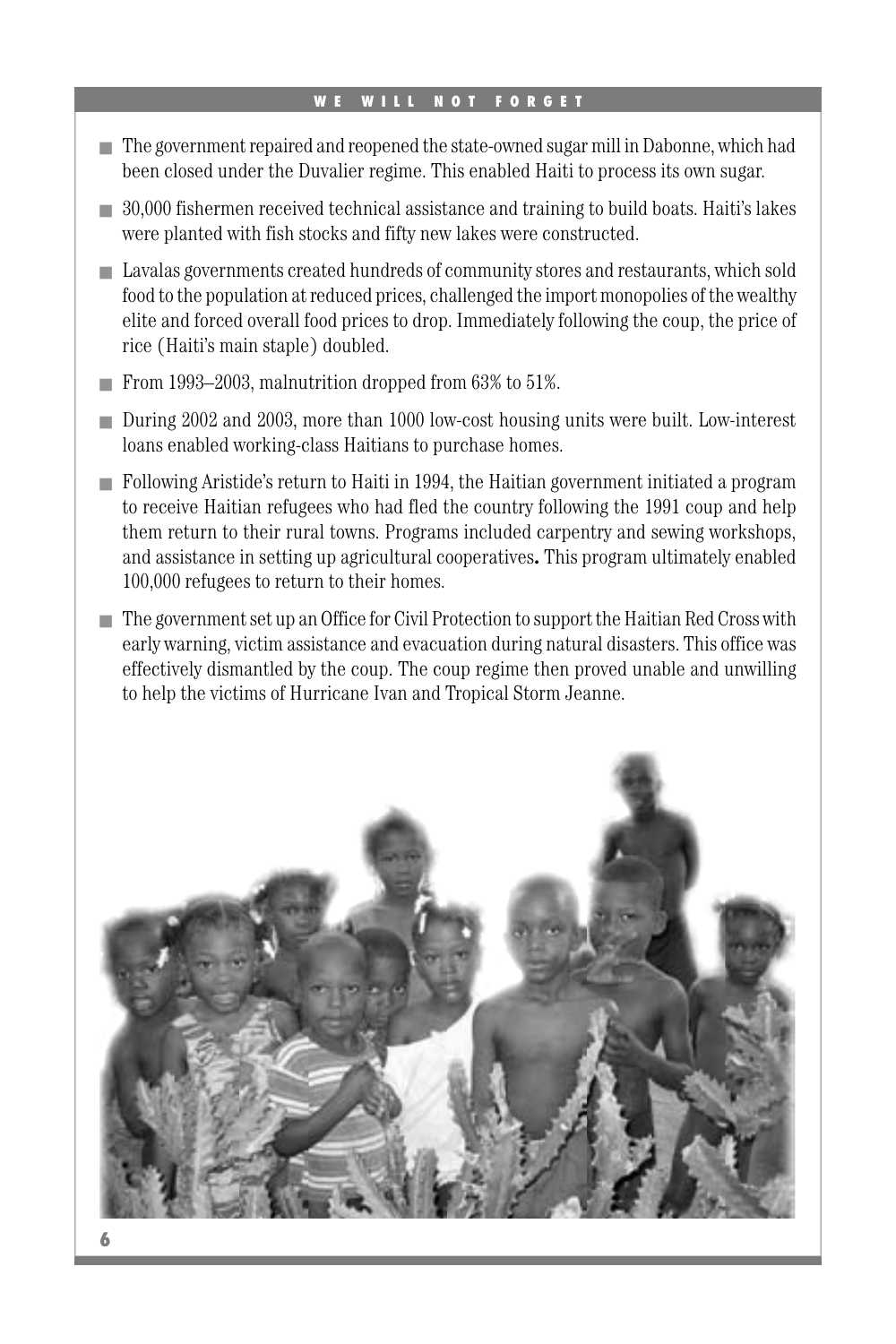#### **CHILDREN'S RIGHTS**

- The Aristide government launched a major campaign in defense of "*restaveks*" (an estimated 400,000 children, mostly girls, in unpaid domestic service). First Lady Mildred Aristide authored a book on the subject pointing out that the *restavek* system was rooted in the historical underdevelopment, poverty and lack of schools in rural areas—which in turn pressured rural parents to send their children to the cities.
- The government offered scholarships to children in domestic service and President Aristide appealed to families to send all children living in their homes to school.
- For the first time in Haitian history, juvenile courts were set up. A special child protection unit was created within the National Police force.
- In October 2001, Haiti passed legislation banning all forms of corporal punishment against children.
- In May 2003, Haiti repealed a provision of the labor code that sanctioned child domestic service and passed legislation prohibiting all trafficking in persons.
- Despite these significant advances, in its "2003 Trafficking in Persons Report," the U.S. State Department threatened Haiti with further economic sanctions for not making significant efforts in this area. This report ignored the educational and legislative initiatives enacted by Haiti against child domestic service while it credited other countries for identical initiatives. When Haiti protested, its status was up-graded and the threat of further sanctions withdrawn.

#### **STATUS OF WOMEN**

- A record number of women won elected office, including one third of the seats in the Haitian Senate. For the first time in history, women held the posts of Prime Minister, Minister of Foreign Affairs, Minister of Finance and Chief of Police.
- In 1995, President Aristide created a Ministry of Women's Affairs—a cabinet level position dedicated to women's welfare.
- When Aristide was reelected president in 2000, his government gave material assistance to women's groups such as Coordination des Femmes Victimes d'Haiti (COFEVIH) for organizing and commercial projects. Victims of rape during the 1991–1994 coup were able, for the first time, to speak out without shame about their experiences.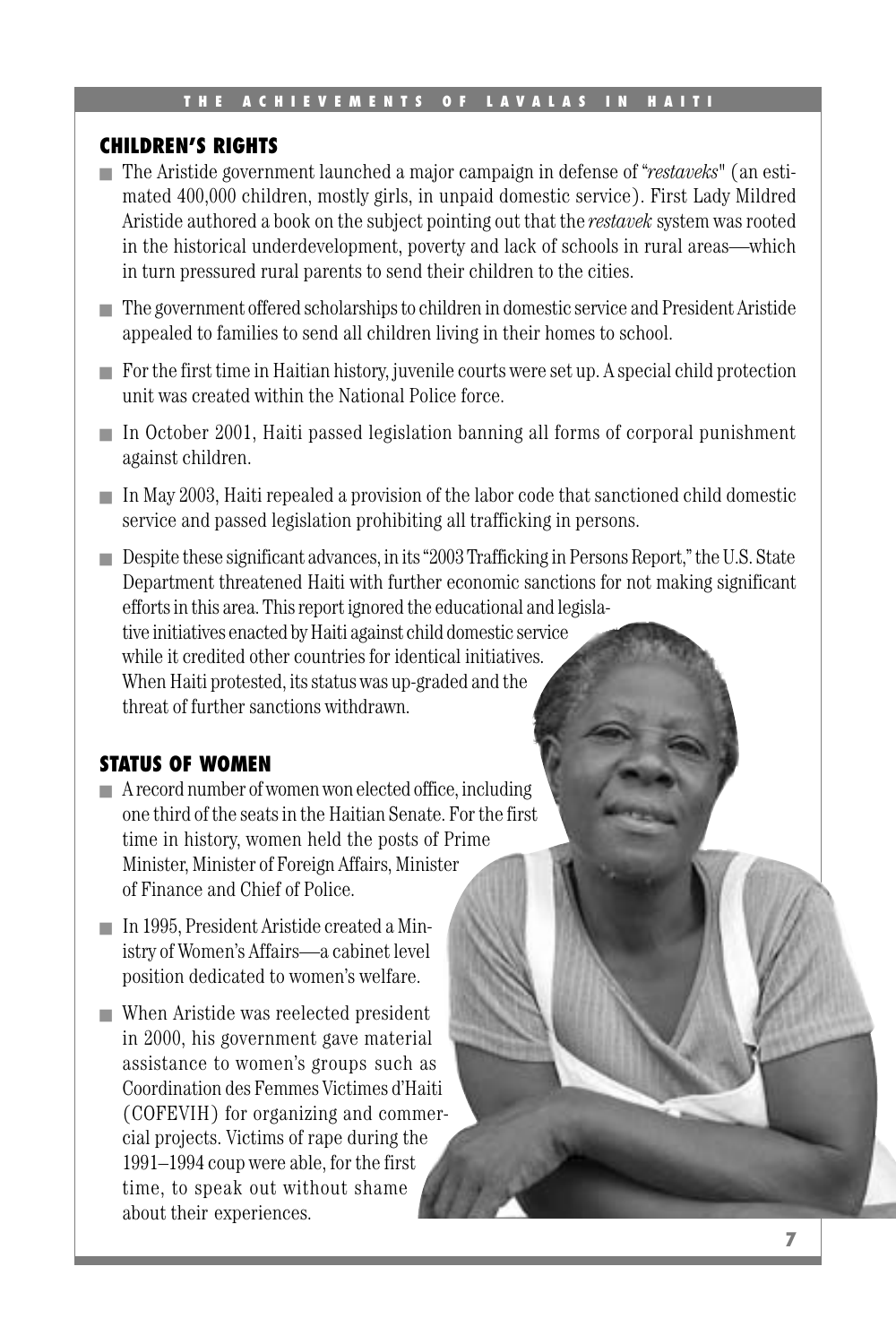■ Lavalas programs gave primacy to women's concerns. Women were the central organizers and beneficiaries of the literacy campaign. Programs for *restaveks* (outlined above) served young girls. Women heads of household largely patronized the new community stores and restaurants. Health care programs focused on maternal and pre-natal health care. The government's HIV/AIDS testing and prevention program envisioned women as the primary agents of change and education. The vast majority of workers in the assembly sector are women; the minimum wage hike directly impacted them.

#### **INFRASTRUCTURE**

- During the Preval and Aristide administrations, Lavalas made major investments in agriculture, public transportation and infrastructure. The government undertook smaller road projects linking the countryside to the city with 400 kilometers of new roads, enabling farmers to get their food to market.
- Haiti's open-air markets are a vibrant part of every town. Lavalas renovated and constructed dozens of markets including in Les Cayes, Gonaives and Tabarre. Croix Bossals, Port-au-Prince's main downtown market, was renovated with a \$5 million sanitation program.
- Thousands of miles of drainage canals were constructed, repaired or dredged.

■ The international airport in Port-au-Prince and the provincial airport of Les Cayes were renovated.

■ In Jacmel a new power plant provided twenty-four hour a day electricity. The port and wharf were renovated, and the road to the beach was paved.

■ The government inaugurated the nation's first public beach with full amenities. Until this time, only the rich had access to such a beach.

■ The National Stadium was renovated.

#### **JUSTICE AND HUMAN RIGHTS**

■ In 1995, President Aristide—with strong support from the Haitian people—dismantled the Haitian military. The military had been responsible for 32 coups d'etat, and more than 5,000 deaths during the 1991– 1994 coup period. Eliminating the prime historic instrument of state repression allowed the Haitian people to enjoy a level of freedom of speech and assembly unprecedented in Haitian history. These freedoms have now been all but eliminated.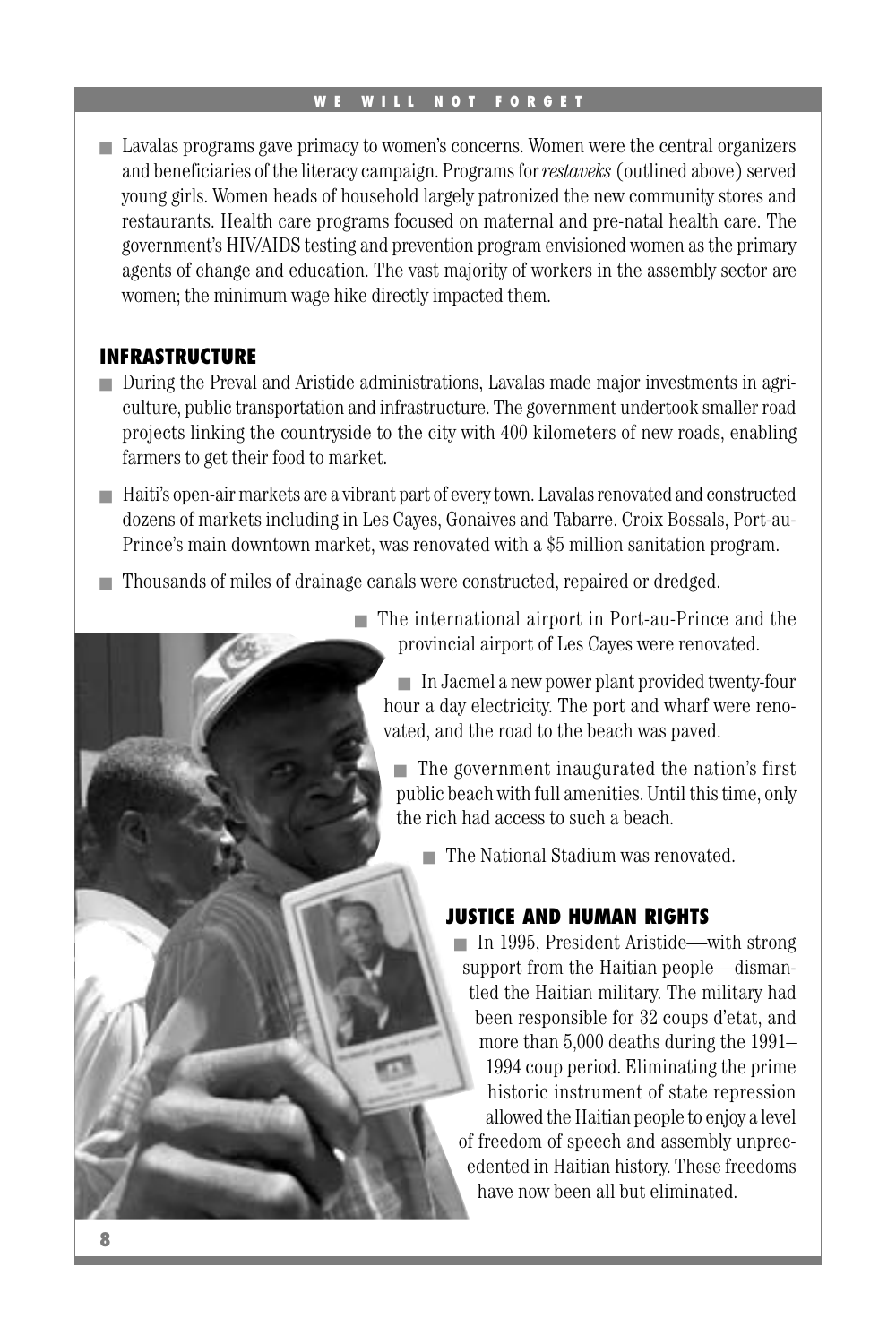- In 1995, Aristide created the National Commission for Truth and Justice, which investigated the crimes of the 1991–1994 coup period. Testimony was taken from 10,000 Haitians. The commission released its report and recommendations in 1996.
- In 2000, the Haitian justice system convicted 16 former soldiers and paramilitaries for the 1994 massacre of residents in the Raboteau neighborhood of Gonaives. This trial was the most significant prosecution of human rights violators from the 1991–1994 coup period, and a blow against the traditional impunity for violators of human rights throughout the hemisphere.
- At the time of the 2004 coup, government lawyers were working on a case against the former military for the use of rape as a political weapon during 1991–1994.
- In 1995, the Haitian government opened a school for magistrates, which graduated 100 new judges and prosecutors between 1996–2003. Courthouses and police stations were constructed and refurbished throughout the country.
- In December 2003, a few short months before the coup, a magistrate issued an Ordinance (which in Haitian law constitutes the final pretrial document, stating the charges against the accused) in relation to the 1990 Piatre massacre. On March 12, 1990, agents of local landlords and Haitian soldiers had attacked the village of Piatre, killing eleven people, razing 375 houses, destroying cultivated fields and killing farm animals. The attack aimed to thwart the Piatre farmers' attempts to reclaim, through the courts, land that had been expropriated by wealthy landlords. The Piatre ordinance's publication was a historic achievement for the Haitian justice system, which had struggled with the case for over thirteen years. Suspects in custody included General Prosper Avril, the former dictator accused of masterminding the massacre. He was released from prison as a result of the February 2004 coup d'etat—along with 3,000 other criminals who were in prison at the time of the coup.
- For the first time in Haiti's history, the rights of the accused were respected. Warrants were issued in French and Creole, and those arrested were generally brought before a judge for a formal hearing within 48 hours. Court proceedings were conducted in Creole, the language understood by all Haitians. Contrast this with the situation since the coup: hundreds of Haitians have been locked up in prison for months without being charged with any crime or being brought to trial.
- By almost any measure, the period 1994–2004 was a marked advance for human rights and peaceful resolution of conflict in Haiti. Pre-coup international media reports referred vaguely to human rights violations by the Aristide government. These reports were based on an extremely small number of human rights cases. There was no evidence of systematic state-sponsored support for political violence. Contrast this with the estimated 50,000 people killed by Duvalier, 5,000 deaths at the hands of the military during the 1991–1994 coup period, and the thousands of Lavalas supporters who have been killed or disappeared since February 2004. The same media which so eagerly condemned the Aristide government last year remains largely silent in the face of spiraling violence and human rights violations committed by the coup regime.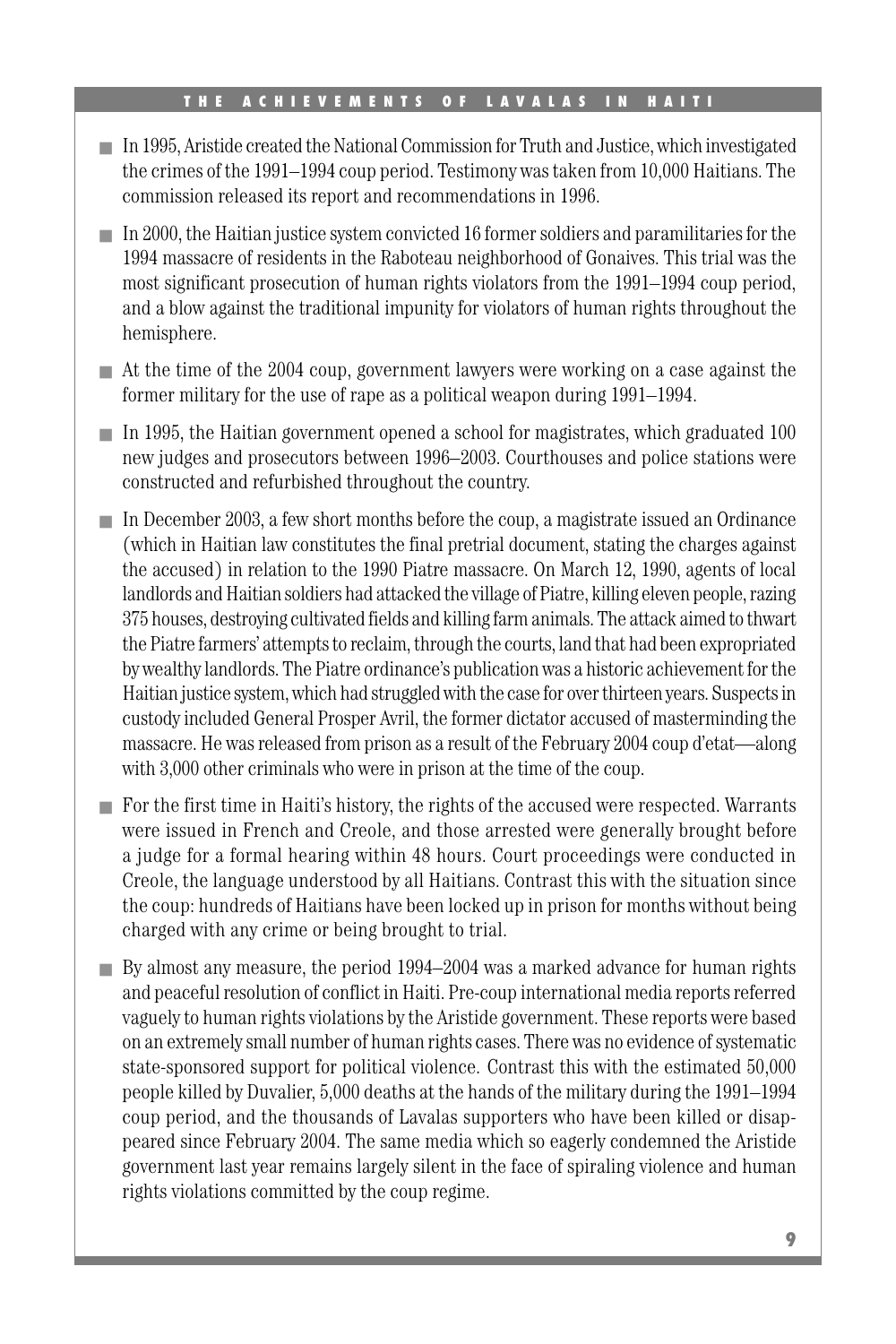#### **POLITICAL DEMOCRACY**

- In 1996, President Aristide, the first democratically elected head of state, peacefully transferred power to the next democratically elected head of state. René Preval then became the first democratically elected president to serve his full term in office.
- In November of 2000, Aristide was overwhelmingly re-elected. Local and international observers put voter turnout at 65%. Gallup polls conducted in Haiti before and after the elections confirmed both the voter turnout and the numbers who voted for Aristide. Power was once again peacefully transferred.
- The country's independent electoral commission oversaw these two presidential elections as well as three sets of parliamentary and local elections. In May 2000, a total of 29,500 candidates ran for 7,500 posts. Four million Haitians registered for this election and more than 60% of them voted. Traditionally excluded groups gained political office and occupied important posts. In addition to the record number of women who won elected office, several peasant leaders were elected to the House of Deputies and formed a caucus, which pushed from within Parliament for improvements in the lives of rural farmers.
	- Aristide's administration did away with the discriminatory practice of identifying people born in rural areas as "peasants" on their birth certificate.
	- The Haitian people enjoyed unprecedented freedom to organize, debate, associate, and express themselves. The number of radio and TV stations expanded to 44 radio stations in Port-au-Prince, and another 100 outside the capital. Sixteen TV stations were registered in the capital, with 35 more nationwide.
	- The Haitian Constitution of 1987 was printed in Creole, and was widely distributed, making Haitians aware of their rights.

#### **FREEDOM OF RELIGION**

■ In May of 2003, President Aristide issued a decree fully recognizing Voudou as a religion. Voudou, a religious tradition with roots in Africa, is widely practiced in Haiti but has been attacked as the religion of the poor and uneducated. With Aristide's decree, Haiti recognized baptisms, marriages and funerals performed by Voudou officials. This was a significant step in guaranteeing religious freedom and a step towards breaking down Haiti's social caste system.

#### **COMBATING DRUG TRAFFICKING AND CORRUPTION**

■ Despite U.S. claims to the contrary, Lavalas authorities took strong action against drug trafficking. Under both Preval and Aristide, Haiti cooperated with the U.S. Drug Enforcement Agency, participated in regional operations to interdict drugs, and deported drug dealers wanted by U.S. authorities for prosecution.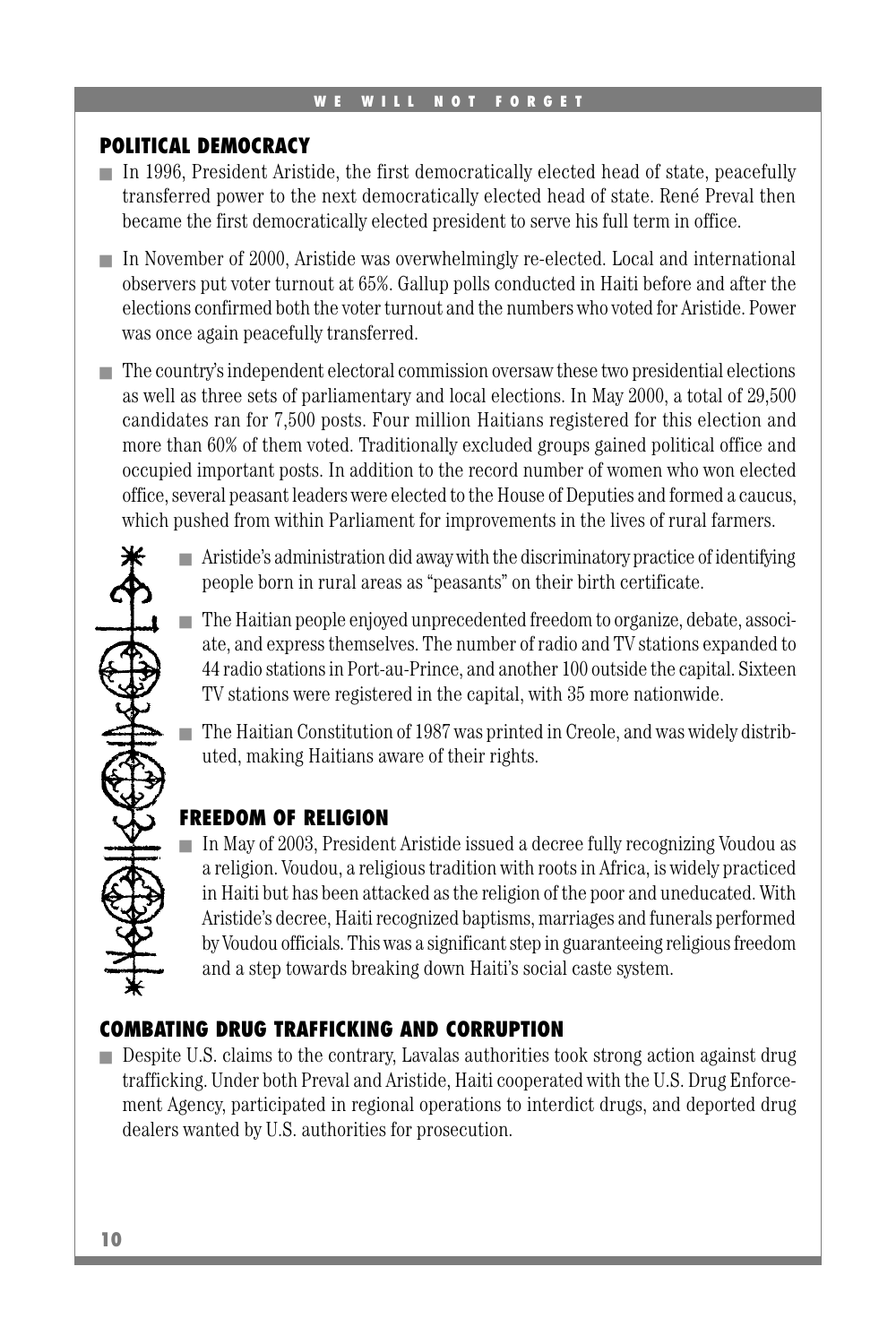- The National Committee Against Money Laundering was created, as was the National Commission to Combat Drug Trafficking and Substance Abuse. In addition, a Financial Intelligence Unit was created within the Ministry of Justice to combat money laundering.
- On February 15, 2001, the Comprehensive Anti-Money Laundering Law was passed. It specifically provided that Haiti cooperate with other nations in fighting money laundering and facilitate extraditions and asset seizures of drug traffickers.
- During the year 2001, Haiti's Anti-Narcotics Unit (BLTS) seized 420.97 kilos of cocaine, 1,852 kilos of marijuana, and destroyed two marijuana fields.
- Haiti's Inspector General arrested police accused of involvement in drug trafficking, including the police chief of the Southeastern Department, for failure to properly cooperate with an investigation into the disappearance of a large quantity of cocaine.
- On June 19, 2001, Parliament passed legislation that established a comprehensive framework for the prosecution and punishment of drug related crimes.
- The legislature also ratified the 1997 Maritime Counter Narcotics Agreement with the U.S., thereby allowing U.S. access to Haitian waters for anti-drug operations.
- In May 2002, President Aristide appealed to the citizens of Haiti to report wrongdoing, and called on government administrators to take action against corrupt practices. He attributed the corruption in the public administration to a system left over from years of dictatorships that created, "a mentality of charging money for services."
- The government intensified its campaign against corruption in public administration. President Aristide made spot visits to various government offices. The government produced anti-corruption public service announcements. Public offices instituted new procedures to prevent and address corruption. Tax and customs officials initiated proceedings against those who failed to comply with required licensing and fees. The former director of Haiti's electricity company was arrested and an investigation ordered for possible wrongdoing. Several government employees were fired and elected officials unseated as a result of investigations into improprieties.

#### **INTERNATIONAL RELATIONS**

- Haiti became the first non-English speaking country admitted to the Caribbean Community (CARICOM).
- President Aristide re-established relations with Cuba—relations severed by Duvalier in the1960s.
- Haiti doubled the number of countries with which it had diplomatic relations.
- Haiti signed on to the treaty creating the International Criminal Court—something the United States still refuses to do.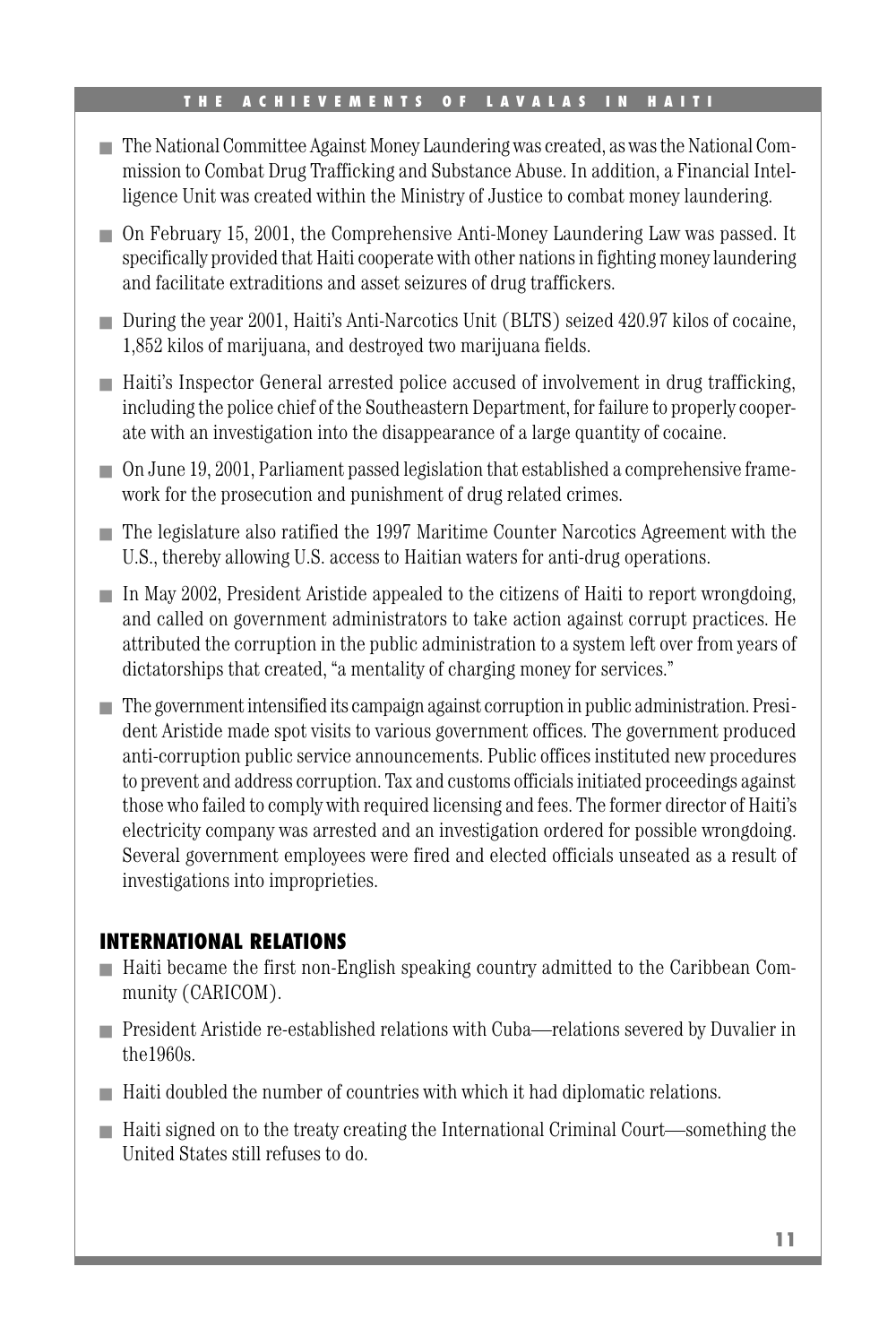#### **COMMEMORATING THE BICENTENNIAL**

The year 2004 marked 200 years of Haitian independence. In 1791, 400,000 Africans enslaved in Haiti rose up against French colonial rule and won independence for the first black republic of modern times. General Jean-Jacques Dessalines declared Haiti a free nation in 1804, culminating the world's only successful revolution of enslaved people. The Aristide administration commemorated this historic achievement while building a campaign to redress inequities suffered by Haiti over the past two hundred years.

■ Lavalas built 54 public parks and playgrounds, many in the poorest areas of Port-au-Prince, where people live in one-room shacks and have no public recreational spaces. These parks were packed every day and evening with children and families. Students who had no electricity at home gathered to study under the streetlights. Three weeks before the coup, Aristide inaugurated the first public space in Cité Soleil. One million



Jean-Jacques Dessalines, one of the heroic founders of independent Haiti and its first head of state.

people gathered to celebrate and stand in defense of their embattled government.

- The historic town of Archaie was renovated. Its streets were paved, and electricity provided to the town's entire population.
- The Jean-Jacques Dessalines High School was opened in Croix des Bouquets.
- Churches in Leogane and Marchand Dessalines were renovated and repaired in recognition of the important community services they offer.
- In Marchand Dessalines, the birthplace of Jean-Jacques Dessalines, the downtown area was paved for the first time and electricity and telephone lines expanded.
- Historians and professors organized seminars and conferences (some in the new open air public spaces) to educate youth on Haiti's history. These events were televised.
- Art competitions on historical themes were organized. Entries were to be placed in the Museum of Restitution. The February coup leaders vandalized this museum.
- In 2003, on behalf of the Haitian people, President Aristide requested that France restitute to Haiti \$21.7 billion—the amount, in today's currency, which France extorted from Haiti as "compensation" to French plantation owners after Haiti's independence. It took Haiti more than 100 years to pay off this debt. Haiti was unable to fund schools, health care, or infrastructure and the logging of its tropical forests was accelerated, setting the stage for the current deforestation crisis. As Haiti prepared for its bicentennial celebration in 2004, this demand symbolized the willingness of the Aristide government to challenge the global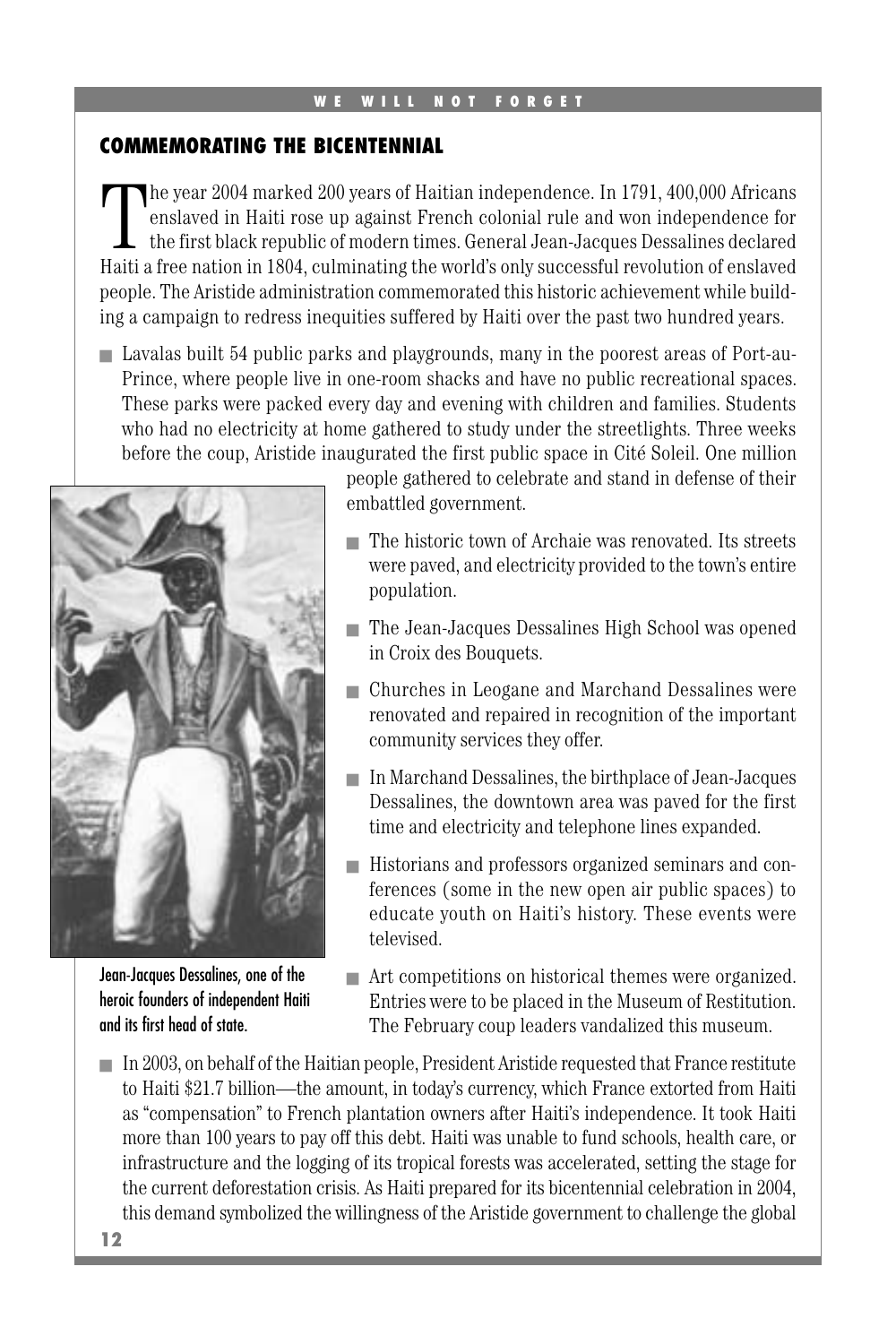#### THE ACHIEVEMENTS OF LAVALAS IN HAIT

elite**.** Many commentators cite the call for restitution as a major factor in French support for the coup. In the summer of 2003, French Prime Minister Jacques Chirac threatened, "I cannot stress enough to the authorities of Haiti the need to be vigilant about—how shall I put it—the nature of their actions and their regime." On February 25, 2004—four days before the coup the French foreign minister issued a formal call for Aristide's resignation. Within a month of Aristide's overthrow, the coup regime announced publicly that it was dropping the restitution claim against France.



President Aristide addressing a jubilant crowd on Haiti's Bicentennial, January 1, 2004—the New York Times called this a "small crowd."

### **Conclusion**

The people of Haiti have not forgotten these achievements. While the U.S. and U.N. occupation forces intensify their campaign to demonize and dismiss Lavalas, Haitians continue to hold on to the Lavalas vision of democracy he people of Haiti have not forgotten these achievements. While the U.S. and U.N. occupation forces intensify their campaign to demonize and dismiss Lavalas, Haitians continue to hold on to the Lavalas vision of democracy and social justice, and to U.S.-orchestrated coup. The purpose of the coup was to destroy Lavalas, entrench the rule of the rich in Haiti, and dismantle the progressive programs of Lavalas governments. Consider just some of what has happened since the coup:

- Independent human rights observers now estimate that thousands of people—the great majority of whom were supporters of Lavalas—have been killed or disappeared in politically motivated attacks since the coup. The morgue in Port-au-Prince disposed of 1,000 bodies in March 2004 alone, many of them victims of political violence.
- Prisons throughout Haiti are filled with Lavalas leaders, Lavalas supporters, suspected Lavalas members and community/labor activists. The vast majority of these prisoners have never been charged with any crime.
- There has been a systematic crackdown on labor unions and peasant associations. Peasant organizers report cooperatives being ransacked, with tools and equipment stolen. Labor union organizers report a steadily mounting anti-union campaign directed at the assembly sector. Labor activists have been arrested, disappeared, killed or forced into exile. Many factory owners do not respect the minimum wage, which was raised last year by the Aristide government.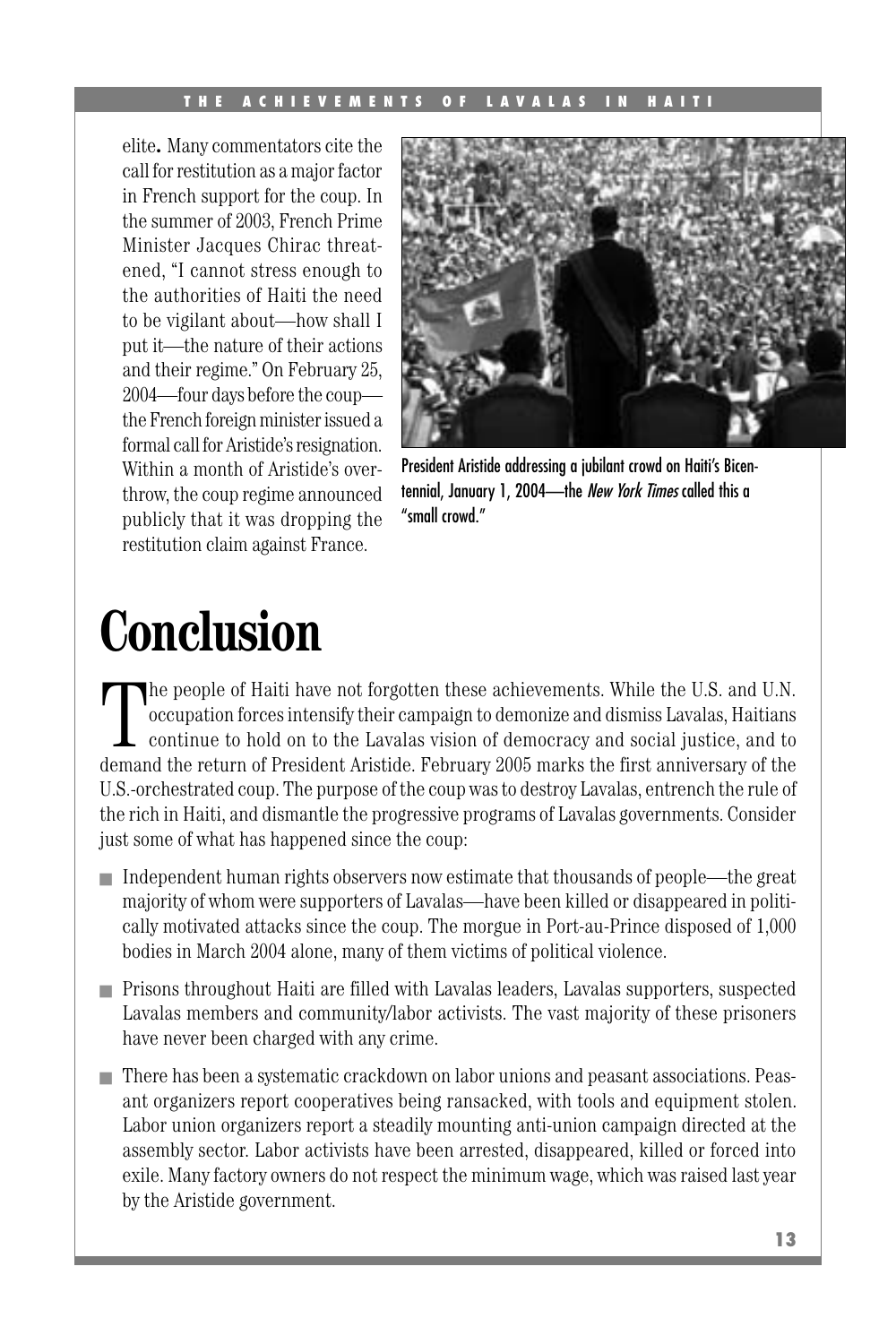■ Haiti's despised former military is regrouping. Bands of former soldiers now control whole areas of the country. The Latortue regime has integrated hundreds of ex-soldiers into the police force. This new police force has led a renewed wave of terror in poor neighborhoods. And in December 2004, Latortue agreed to pay former soldiers ten years



U.S. Marines aim weapons at pro-democracy demonstrators in Port-au-Prince. March 8, 2004.

of "back wages."

■ UN troops have led brutal sweeps through poor communities in Portau-Prince, beating and arresting Lavalas supporters and turning them over to the Haitian police. In some cases, these arrestees have disappeared or been found murdered.

■ Peasant farmers in the Artibonite Valley reported that large absentee landlords accompanied by armed paramilitaries have seized land that was given to peasant families as part of the Land Reform projects carried out by the Preval and Aristide administrations (300 hectares

had been distributed to 6000 families). These actions came immediately after U.S.-appointed Prime Minister Gerard Latortue criticized the Lavalas land reform program.

- The coup regime dropped subsidies on fertilizer, critical to the rice industry in the Artibonite. Peasant farmers report price gouging by wealthy importers. Since the coup, the price of a bag of fertilizer has gone from 290 gourdes to 650 gourdes. The price of rice has also risen dramatically.
- Educators in Port-au-Prince report that the coup regime cancelled subsidies for school children and schoolbooks and ended funding for literacy programs. Many families were unable to send their students to school in September 2004.
- On July 13, 2004, the Latortue regime announced that it would offer a tax holiday of three years to large businesses which suffered losses between December 2003 and March 2004. No state support has been offered to the thousands of poor people and small business owners who have lost their livelihoods or had their homes and businesses burned since the coup.

On January 18, 2005, the Center for the Study of Human Rights at the University of Miami Law School issued a comprehensive human rights report. This report is based on interviews with businessmen, grassroots leaders, victims of human rights violations, lawyers, human rights groups, police, officials from the UN, from the Latortue administration, and from the U.S. government, as well as observations in poor neighborhoods, police stations, prisons, hospitals and the state morgue. The report states: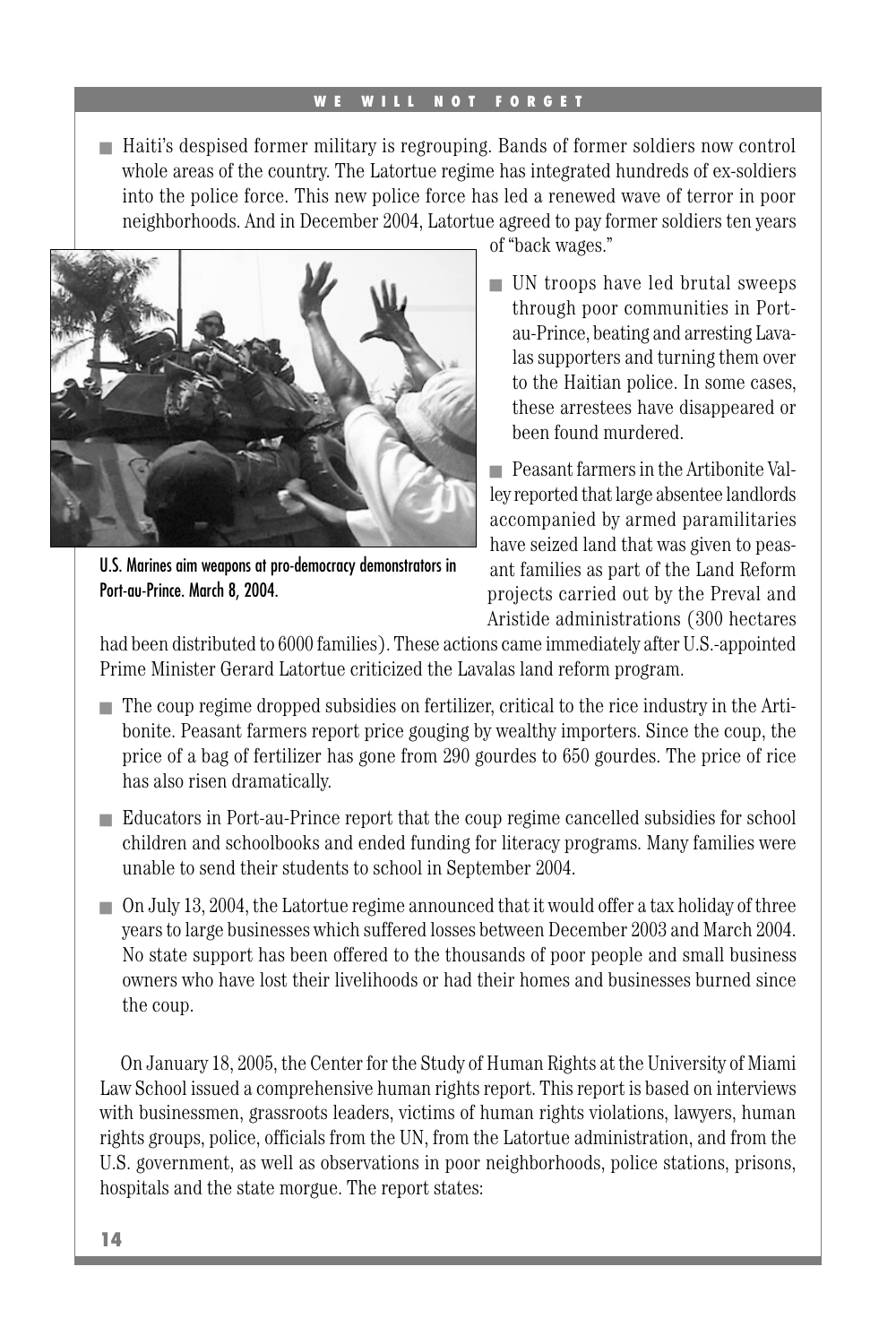*After ten months under an interim government backed by the United States, Canada, and France and buttressed by a United Nations peacekeeping force, Haiti's people churn inside a hurricane of violence. Gunfire crackles, once bustling streets are abandoned to cadavers, and whole neighborhoods are cut off from the outside world. Nightmarish fear now accompanies Haiti's poorest in their struggle to survive* 

*in destitution … Haiti's security and justice institutions fuel the cycle of violence. Summary executions are a police tactic, and even well meaning officers treat poor neighborhoods seeking a democratic voice as enemy territory where they must kill or be killed. Haiti's brutal and disbanded army has returned to join the fray. Suspected dissidents fill the prisons, their Constitutional rights ignored.* 

This is the reality of Haiti today. Yet the lies continue. With hardly a whimper from the mainstream media, the State Department vilifies Lavalas and claims the coup government is "moving towards democracy." But resistance in Haiti is growing, and even the



The Lavalas government created school buses and public transportation lines, bearing the "Dignity" logo. Many were attacked and burned by paramilitary forces during the coup.

media can no longer keep this hidden. As the people of Haiti continue to write their own history, they deserve and require our solidarity and support. It is time—once again—to tell the truth, and to stand with the people of Haiti.

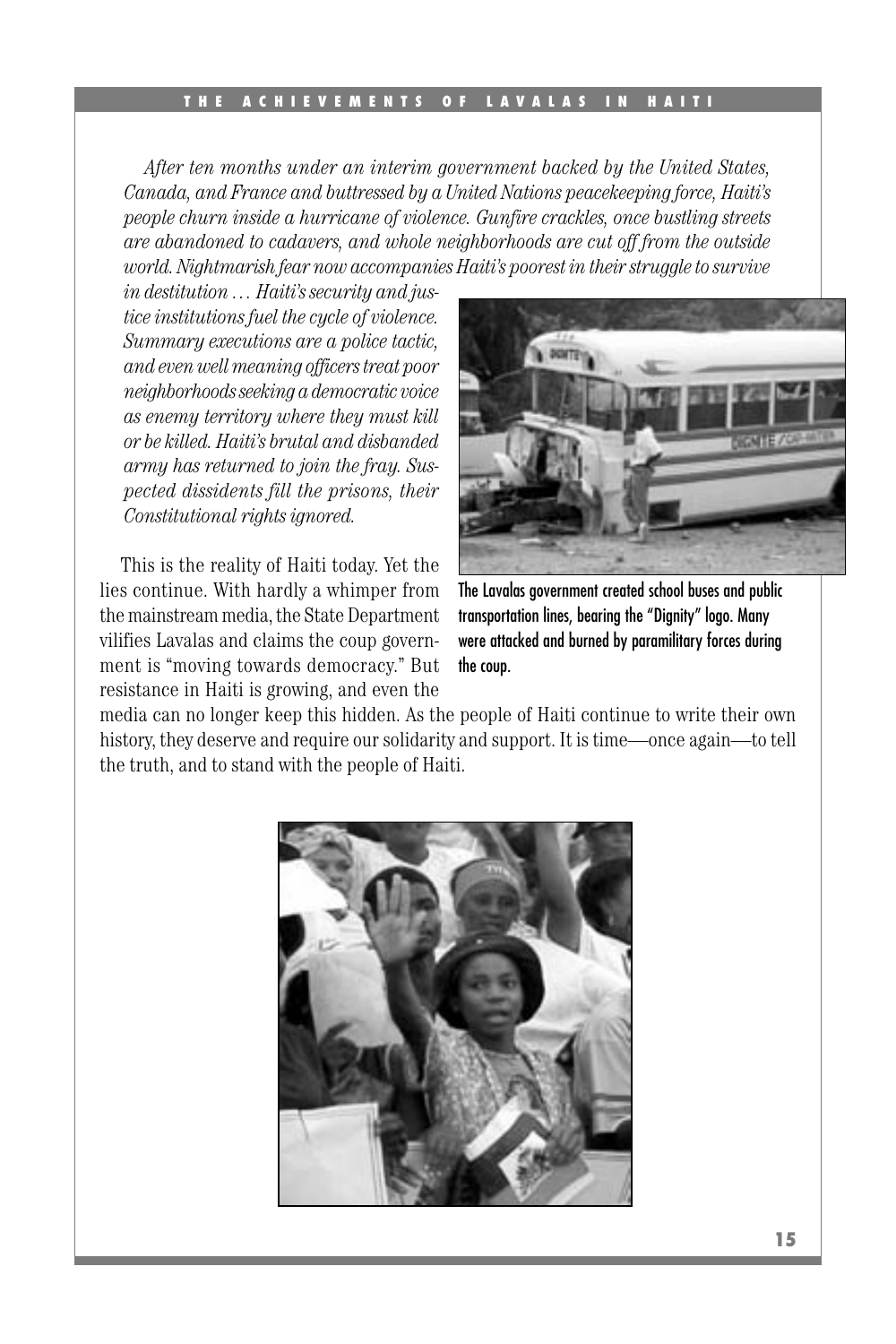#### WE WILL NOT FORGET

#### **CREDITS**

Written by Laura Flynn and Robert Roth for the Haiti Action Committee; February, 2005. Design and production donated by Lisa Roth.

The Haiti Action Committee is a Bay Area based network of activists who have supported the Haitian struggle for democracy since 1991. For further information, resources and links visit our web site at www.haitiaction.net.

#### **PHOTOS**

**Cover Montage**: Lisa Roth **Cover Images**: Haiti Information Project, Sasha Kramer **Inside Front Cover**: Kevin Pina

**Page 1**: Sasha Kramer **Page 2**: Brian Concannon

**Page 3**: Literacy Logo courtesy of the Haiti Dream Keeper Archive **Page 3**: Children: Sasha Kramer **Page 4**: Sasha Kramer **Page 5**: Michelle Karshan **Page 6**: Sasha Kramer

**Page 7**: Sasha Kramer **Page 8**: Sasha Kramer **Page 12**: Pan American Union **Page 14**: Haiti Information Project **Page 15**: Dignite Bus: Sasha Kramer **Page 15**: Young Woman, Haiti Information Project

#### **SOURCES**

*Agence Haitienne de Presse* (Independent Haitian News Service)

- *Hidden From the Headlines: The U.S. War Against Haiti*, by Laura Flynn, Robert Roth and Pierre Labossiere, published by the Haiti Action Committee, September 2003, available at www.haitiaction.net.
- **Interviews and site visits** conducted by the authors in Port-au-Prince in January and July 2004.
- *L'enfant en Domesticité en Haiti, Produit D'Un Fossé Historique*, Mildred Aristide, March 2003.
- **Address of Jean-Bertrand Aristide on the occasion of the Haitian Bicentennial**, January 1, 2004.

**Haiti Information Project**—reports and eyewitness accounts available at www.haitiaction.net.

- **"Option Zero in Haiti**," by Peter Hallard in the *New Left Review,* May–June 2004.
- **"Haiti's Wretched of the Earth**," Paul Farmer, *Tikkun Magazine,* May–June 2004.
- **"Concretizing Democracy"** (series of reports) by Michelle Karshan, Office of the Foreign Press Liaison.
- **Haitian Government Briefing Papers** issued February 7, 2003. (February 7, 2003 "The Aids Crisis and Healthcare," "Haiti's Police Force," "Promoting Investment and Raising the Minimum Wage," "Battling Corruption and Drug Trafficking," "Justice").
- *L'Union* (Haitian government daily paper of record).

#### **HUMAN RIGHTS REPORTS**

- **Report of the Center for the Study of Human Rights**, University of Miami Law School, January 18, 2005. The whole report, including photographs, is available at www.ijdh.org/CSHRhaitireport.pdf.
- **The Institute for Justice and Democracy in Haiti** has issued four reports documenting systematic, widespread attacks against Lavalas officials, grassroots activists and the press, and abuse of the judicial system for political reprisals. These reports are available www.ijdh.org.
- **Haiti Accompaniment Project Reports**, July 29, 2004, November, 2004, document human rights abuses and the reversal of Lavalas social and economic programs. (available at www.haitiaction.net)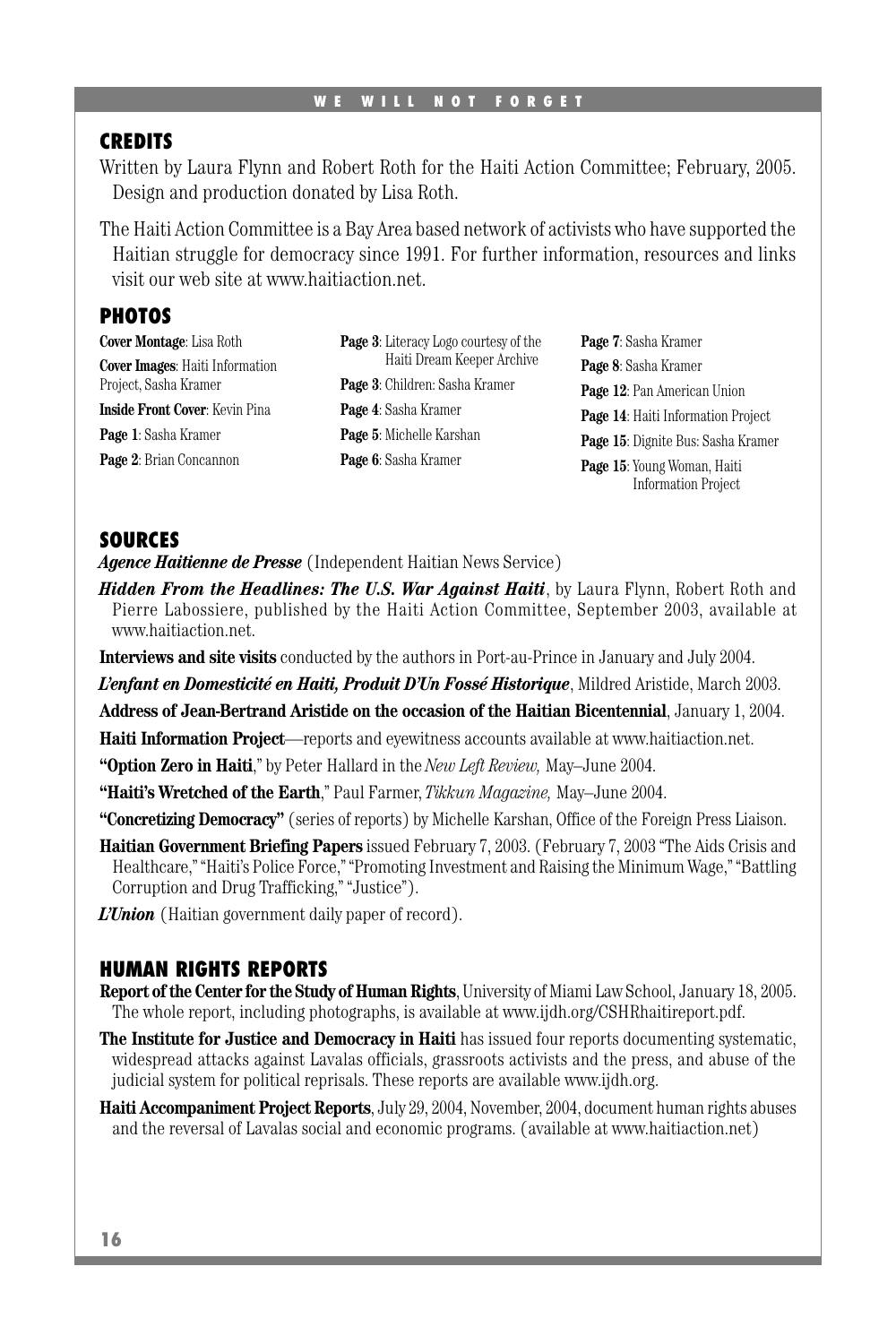# **Porto Alegre Declaration on Haiti**

#### **LAUNCHED AT THE WORLD SOCIAL FORUM JANUARY 26–31, 2005**

The fifth World Social Forum took place in the Brazilian city of Porto<br>Alegre. Over 150,000 participants attended five days of workshops<br>and conferences on issues ranging from environmental conservation<br>to reparations for he fifth World Social Forum took place in the Brazilian city of Porto Alegre. Over 150,000 participants attended five days of workshops and conferences on issues ranging from environmental conservation war in Iraq. The Haiti workshop—attended by hundreds of representatives from progressive organizations in Brazil and around the world—adopted the following demands:

- 1. Return President Aristide and the democratic process to Haiti. President Aristide must be allowed to complete his term after which free and fair elections would be held according to Haiti's Constitution.
- 2. End the occupation of Haiti. Use the money and other resources now used in the war against Haiti's poor for the fight against poverty in Haiti.
- 3. U.N. "stabilization forces" must cease all illegal arrests, indiscriminate raids on poor neighborhoods and support for illegal activities by the puppet regime's police force and members of the former army.
- 4. Political prisoners must be freed, politically-motivated persecution must end.
- 5. Governments and intergovernmental organizations must refuse to recognize Haiti's illegitimate puppet regime, and must demand an investigation into the circumstances of President Aristide's removal from office.
- 6. Refugees fleeing political persecution in Haiti must be given asylum, internally displaced refugees in Haiti must be given protection and financial assistance.
- 7. U.S. hands off Latin America and the Caribbean. We stand in solidarity with the government and people of Venezuela and Cuba, countries struggling against a process of destabilization not unlike the one that resulted in the overthrow of President Aristide.

Please sign on to this resolution. For the full text, go to www.haitiaction.net